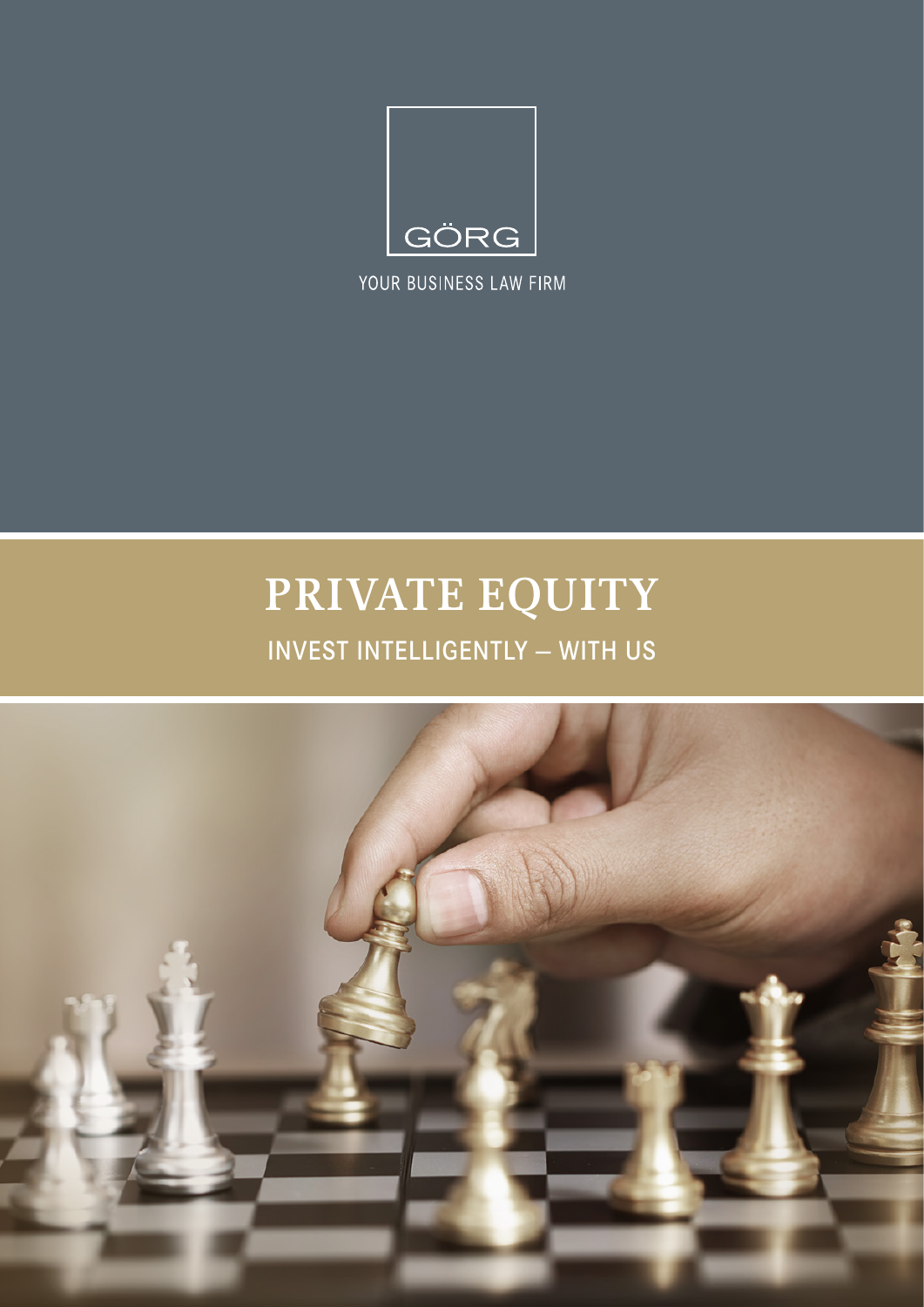## **Well-Earned trust: our expertise in private equity**

GÖRG is one of the top independent corporate law firms in Germany, with many years of consultation experience in private equity transactions.

#### **Best practice with full service**

Our private equity experts offer consultation to financial investors acting nationally and internationally regarding company acquisitions, including tax arrangements, acquisition financing and refinancing, as well as exit consultation after trade sales, IPO or refinancing. We provide support for complex transactions, whether to private equity funds or target companies. GÖRG has earned an excellent reputation for itself, particularly when it comes to acquiring and restructuring distressed companies. As a full-service firm, we offer you the pooled expertise of our specialists across all sectors

that are relevant to your transactions, whether labour law, corporate law, financial law, tax law, antitrust law, procedural law or real estate law: entirely at your service.

#### **An international network of expertise across borders**

We guarantee efficient settlement of complex crossborder transactions from one source with our international partner firms, always connecting you with the best fit for your needs through ongoing quality controls. Our integrated teams have comprehensive industry expertise, particularly in the automotive, financial institutions, chemical, energy, trade, life sciences, infrastructure, logistics, real estate sectors, as well as telecommunications, media and technology.

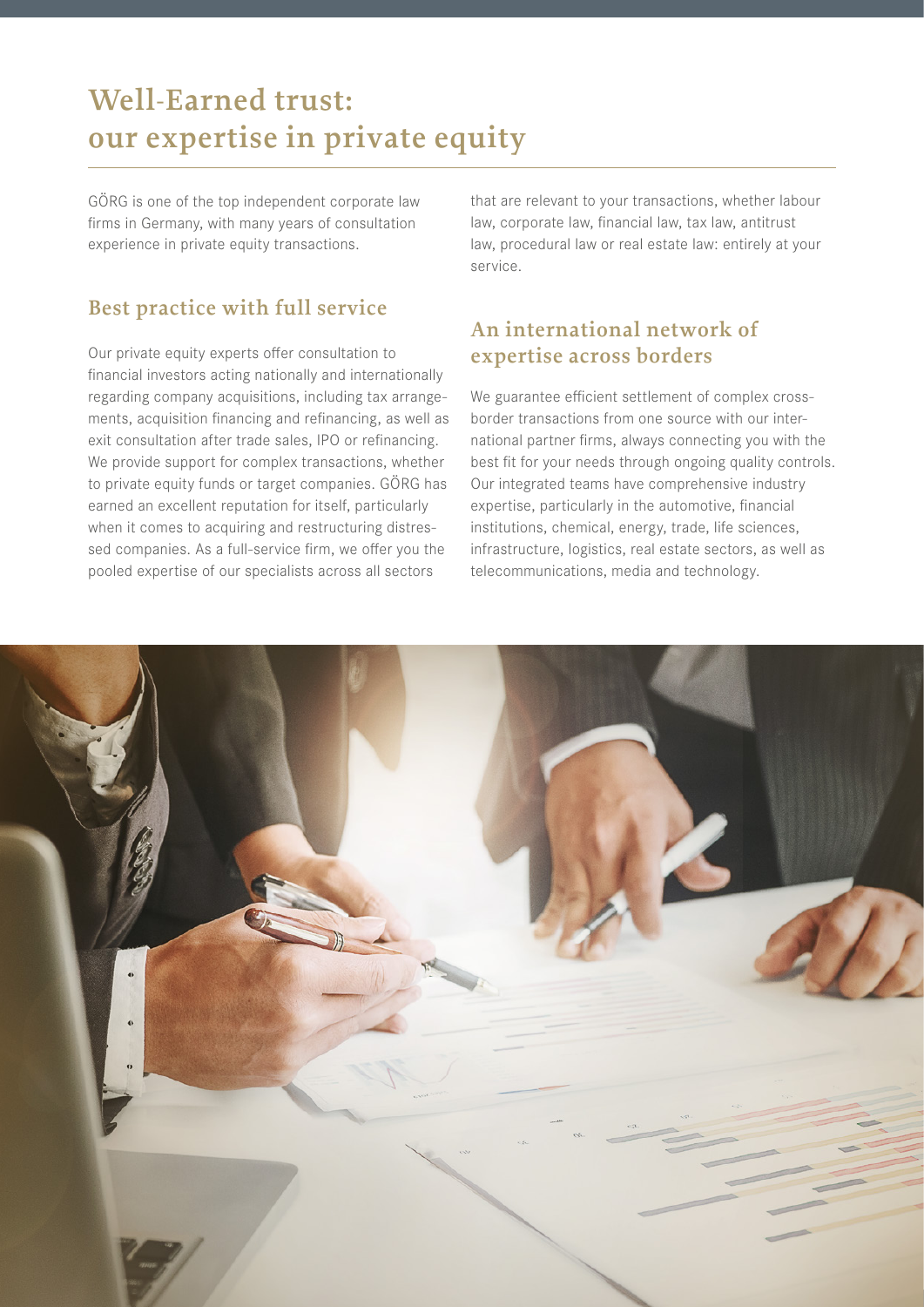# **Knowledge and action – broad expertise**

- Transaction planning, including tax arrangements
- Consortium agreements and co-investments with strategic investors, state funds, infrastructure funds and other financial investors
- LBOs/MBOs
- <sup>n</sup> PIPEs
- Public-to-private transactions
- Exit consultation (trade sale, IPO, refinancing)
- Senior and mezzanine financing as well as bonds
- Consultation during the acquisition of distressed companies and companies in particular situations
- Operational and financial restructuring of portfolio companies ("non-performing equity")
- Reorganisation of financing (e.g. debt-to-equity swaps)
- Management participation programmes
- Compliance
- Regulatory and antitrust-law consultation

### **A record of success – selected references**

| <b>Centerbridge Partners</b>                                                 | Acquisition of majority stake in the A.T.U. group as part of a debt-to-equity<br>swap > 700 million euros                      |
|------------------------------------------------------------------------------|--------------------------------------------------------------------------------------------------------------------------------|
| <b>Charterhouse Capital Partners</b>                                         | Sale of the energy service provider ista International GmbH to CVC<br>Capital Partners                                         |
| <b>First State European Diversified</b><br><b>Infrastructure Fund (EDIF)</b> | 100-percent acquisition of Ferngas Nordbayern GmbH (FGN) from E.ON SE                                                          |
| <b>CVC Capital Partners</b>                                                  | Acquisition and sale of 25.01 % of Evonik Industries for 2.4 billion euros                                                     |
| <b>Tempus Capital</b>                                                        | Various transactions in the retail fashion sector                                                                              |
| <b>ASUP Group</b>                                                            | Advising the founding shareholders regarding the sale of their shares to<br>Maxburg Capital Partners                           |
| Fresh Equity Ltd.                                                            | Investment in HAPPYPEOPLEONLY GmbH/musterbrand GmbH & Co. KG                                                                   |
| <b>Deutsches Auktionshaus</b>                                                | Sale to Dutch private equity investor Bencis                                                                                   |
| <b>Oakley Capital Private Equity</b>                                         | Successful acquisition of the Schülerhilfe company                                                                             |
| <b>Unternehmertum Venture</b><br><b>Capital Partners GmbH</b>                | Financing rounds for multiple associated companies                                                                             |
| <b>INCE GmbH</b>                                                             | Founding of company in the M2M communication sector with the involve-<br>ment of Deutsche Telekom AG                           |
| <b>Ufenau Capital Partners</b>                                               | Regular consultation, in part for the sale of NRW Building Technology to Bregal<br>as well as additional regular consultations |
| <b>LEA Private Equity</b>                                                    | Regular consultation, in part for investments in Bellin and AOE                                                                |